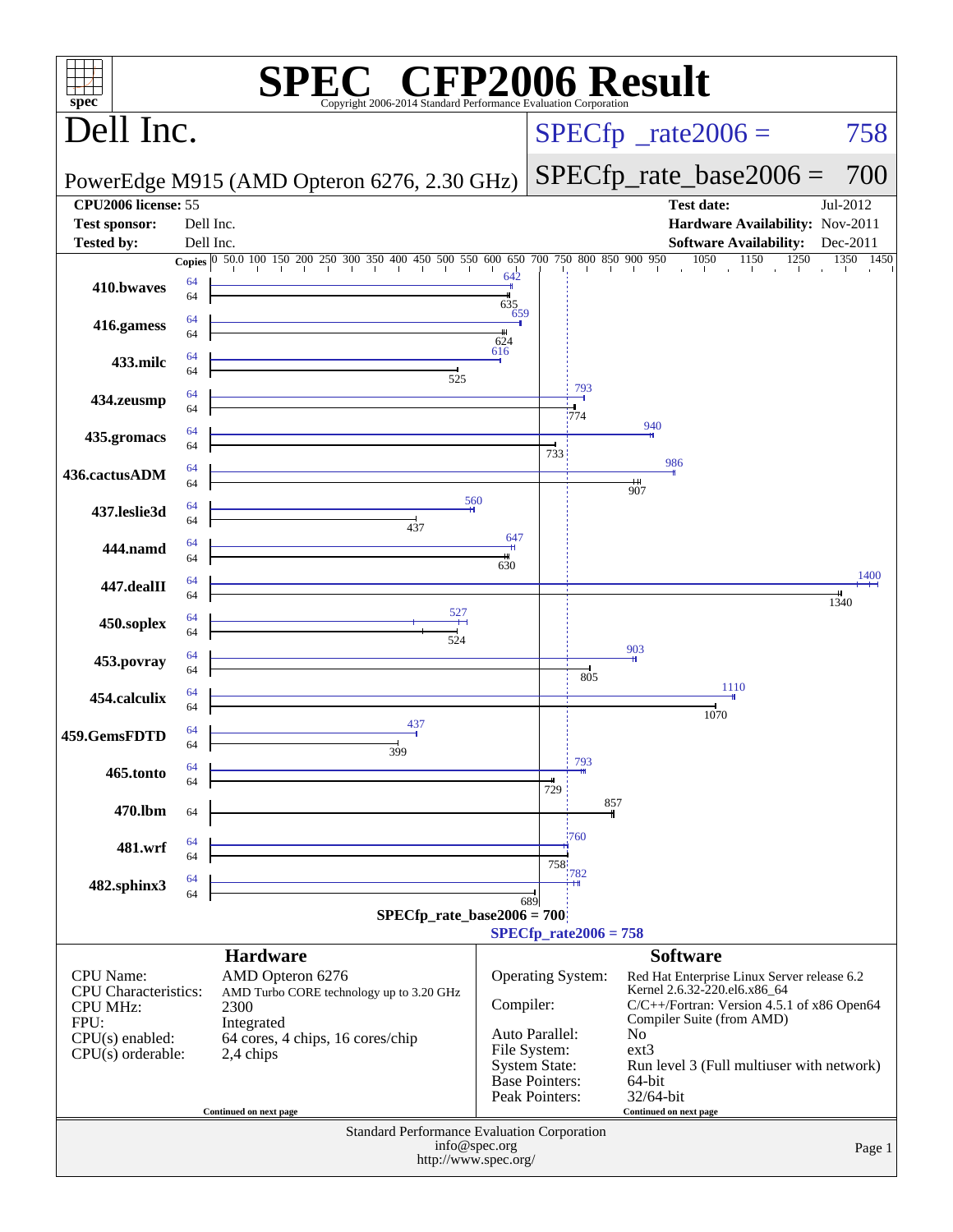| $spec^*$                                                                                                                     |               |                |            |                                                                                                                                                                                                                                                                                |       | <b>SPEC CFP2006 Result</b><br>Copyright 2006-2014 Standard Performance Evaluation Corporation            |       |                 |                            |              |                               |              |                                             |              |
|------------------------------------------------------------------------------------------------------------------------------|---------------|----------------|------------|--------------------------------------------------------------------------------------------------------------------------------------------------------------------------------------------------------------------------------------------------------------------------------|-------|----------------------------------------------------------------------------------------------------------|-------|-----------------|----------------------------|--------------|-------------------------------|--------------|---------------------------------------------|--------------|
| Dell Inc.                                                                                                                    |               |                |            |                                                                                                                                                                                                                                                                                |       |                                                                                                          |       |                 | $SPECfp\_rate2006 =$       |              |                               |              |                                             | 758          |
|                                                                                                                              |               |                |            |                                                                                                                                                                                                                                                                                |       |                                                                                                          |       |                 | $SPECfp\_rate\_base2006 =$ |              |                               |              |                                             | 700          |
| PowerEdge M915 (AMD Opteron 6276, 2.30 GHz)<br>CPU2006 license: 55                                                           |               |                |            |                                                                                                                                                                                                                                                                                |       |                                                                                                          |       |                 |                            |              |                               |              |                                             |              |
| <b>Test sponsor:</b>                                                                                                         | Dell Inc.     |                |            |                                                                                                                                                                                                                                                                                |       |                                                                                                          |       |                 |                            |              | <b>Test date:</b>             |              | Jul-2012<br>Hardware Availability: Nov-2011 |              |
| <b>Tested by:</b>                                                                                                            | Dell Inc.     |                |            |                                                                                                                                                                                                                                                                                |       |                                                                                                          |       |                 |                            |              | <b>Software Availability:</b> |              |                                             | Dec-2011     |
| Primary Cache:<br>Secondary Cache:<br>L <sub>3</sub> Cache:<br>Other Cache:<br>Memory:<br>Disk Subsystem:<br>Other Hardware: |               | None<br>None   |            | 512 KB I on chip per chip,<br>64 KB I shared $\sqrt{2}$ cores;<br>16 KB D on chip per core<br>16 MB I+D on chip per chip, 2 MB shared / 2 cores<br>16 MB I+D on chip per chip, 8 MB shared / 8 cores<br>256 GB (32 x 8 GB 2Rx4 PC3-12800R-11, ECC)<br>1 x 300 GB SAS 15000 RPM |       |                                                                                                          |       | Other Software: |                            | None         |                               |              |                                             |              |
|                                                                                                                              |               |                |            |                                                                                                                                                                                                                                                                                |       | <b>Results Table</b>                                                                                     |       |                 |                            |              |                               |              |                                             |              |
|                                                                                                                              |               |                |            | <b>Base</b>                                                                                                                                                                                                                                                                    |       |                                                                                                          |       |                 |                            |              | <b>Peak</b>                   |              |                                             |              |
| <b>Benchmark</b>                                                                                                             | <b>Copies</b> | <b>Seconds</b> | Ratio      | <b>Seconds</b>                                                                                                                                                                                                                                                                 | Ratio | <b>Seconds</b>                                                                                           | Ratio | <b>Copies</b>   | <b>Seconds</b>             | <b>Ratio</b> | <b>Seconds</b>                | <b>Ratio</b> | <b>Seconds</b>                              | <b>Ratio</b> |
| 410.bwaves                                                                                                                   | 64            | 1378           | 631        | 1370                                                                                                                                                                                                                                                                           | 635   | 1369                                                                                                     | 635   | 64              | 1355                       | 642          | 1363                          | 638          | 1355                                        | 642          |
| 416.gamess                                                                                                                   | 64            | 2008           | 624        | 1995                                                                                                                                                                                                                                                                           | 628   | 2021                                                                                                     | 620   | 64              | 1906                       | 658          | <b>1901</b>                   | 659          | 1900                                        | 660          |
| 433.milc                                                                                                                     | 64            | 1120           | 525        | 1119                                                                                                                                                                                                                                                                           | 525   | 1118                                                                                                     | 526   | 64              | 952                        | 617          | 954                           | 616          | 953                                         | 616          |
| 434.zeusmp                                                                                                                   | 64            | 751            | 776        | 755                                                                                                                                                                                                                                                                            | 772   | 752                                                                                                      | 774   | 64              | 735                        | 792          | 732                           | 795          | 735                                         | <u>793</u>   |
| 435.gromacs                                                                                                                  | 64            | 624            | 732        | 624                                                                                                                                                                                                                                                                            | 733   | 624                                                                                                      | 733   | 64              | 489                        | 934          | 485                           | 942          | 486                                         | 940          |
| 436.cactusADM                                                                                                                | 64            | 850            | 900        | 843                                                                                                                                                                                                                                                                            | 907   | 838                                                                                                      | 913   | 64              | 776                        | 986          | 775                           | 987          | 778                                         | 983          |
| 437.leslie3d                                                                                                                 | 64            | 1379           | 436        | 1378                                                                                                                                                                                                                                                                           | 437   | 1378                                                                                                     | 437   | 64              | 1090                       | 552          | 1072                          | 561          | 1075                                        | 560          |
| 444.namd                                                                                                                     | 64            | 820            | 626        | 809                                                                                                                                                                                                                                                                            | 634   | 815                                                                                                      | 630   | 64              | <u>794</u>                 | 647          | 793                           | 647          | 803                                         | 639          |
| $ 447.\text{dealII}$                                                                                                         | 64            | 546            | 1340       | 547                                                                                                                                                                                                                                                                            | 1340  | 549                                                                                                      | 1330  | 64              | 523                        | 1400         | 516                           | 1420         | 533                                         | 1370         |
| $450$ .soplex                                                                                                                | 64            | 1185           | 450        | 1019                                                                                                                                                                                                                                                                           | 524   | 1018                                                                                                     | 525   | 64              | 1236                       | 432          | <b>1012</b>                   | 527          | 978                                         | 546          |
| $453$ .povray                                                                                                                | 64            | 423            | 805        | 423                                                                                                                                                                                                                                                                            | 805   | 422                                                                                                      | 806   | 64              | 377                        | 903          | 376                           | 905          | 379                                         | 898          |
| 454.calculix                                                                                                                 | 64            | 493            | 1070       | 492                                                                                                                                                                                                                                                                            | 1070  | 491                                                                                                      | 1070  | 64              | 476                        | 1110         | 474                           | 1110         | 475                                         | <b>1110</b>  |
| 459.GemsFDTD                                                                                                                 | 64            | 1702           | 399        | 1703                                                                                                                                                                                                                                                                           | 399   | 1702                                                                                                     | 399   | 64              | 1554                       | 437          | 1551                          | 438          | <u>1552</u>                                 | 437          |
| 465.tonto                                                                                                                    | 64            | 869            | 725        | 864                                                                                                                                                                                                                                                                            | 729   | 862                                                                                                      | 730   | 64              | 799                        | 788          | 791                           | 796          | 795                                         | 793          |
| 470.1bm                                                                                                                      | 64            | 1032           | 852        | 1027                                                                                                                                                                                                                                                                           | 857   | 1026                                                                                                     | 857   | 64              | 1032                       | 852          | <b>1027</b>                   | 857          | 1026                                        | 857          |
| 481.wrf                                                                                                                      | 64            | 943            | <b>758</b> | 940                                                                                                                                                                                                                                                                            | 760   | 943                                                                                                      | 758   | 64              | 951                        | 751          | 940                           | 760          | 941                                         | 760          |
| 482.sphinx3                                                                                                                  | 64            | 1811           | 689        | 1810                                                                                                                                                                                                                                                                           | 689   | 1809                                                                                                     | 689   | 64              | 1615                       | 773          | 1596                          | 782          | 1591                                        | 784          |
|                                                                                                                              |               |                |            |                                                                                                                                                                                                                                                                                |       | Results appear in the order in which they were run. Bold underlined text indicates a median measurement. |       |                 |                            |              |                               |              |                                             |              |

#### **[Submit Notes](http://www.spec.org/auto/cpu2006/Docs/result-fields.html#SubmitNotes)**

The config file option 'submit' was used. 'numactl' was used to bind copies to the cores. See the configuration file for details.

#### **[Operating System Notes](http://www.spec.org/auto/cpu2006/Docs/result-fields.html#OperatingSystemNotes)**

'ulimit -s unlimited' was used to set environment stack size 'ulimit -l 2097152' was used to set environment locked pages in memory limit

Set transparent\_hugepage=never as a boot parameter in /boot/grub/menu.lst Continued on next page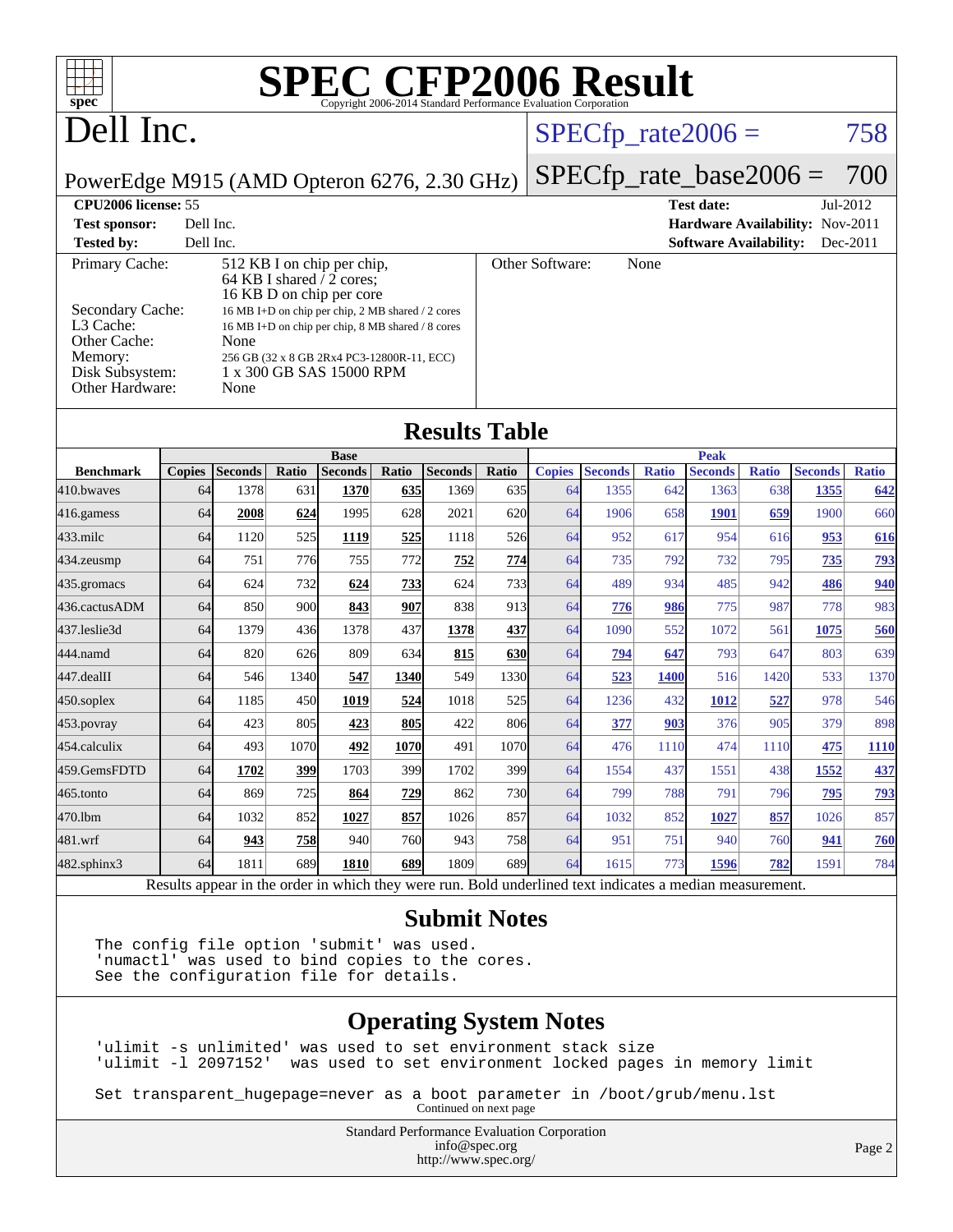

## Dell Inc.

 $SPECTp_rate2006 = 758$ 

PowerEdge M915 (AMD Opteron 6276, 2.30 GHz) [SPECfp\\_rate\\_base2006 =](http://www.spec.org/auto/cpu2006/Docs/result-fields.html#SPECfpratebase2006) 700

**[CPU2006 license:](http://www.spec.org/auto/cpu2006/Docs/result-fields.html#CPU2006license)** 55 **[Test date:](http://www.spec.org/auto/cpu2006/Docs/result-fields.html#Testdate)** Jul-2012 **[Test sponsor:](http://www.spec.org/auto/cpu2006/Docs/result-fields.html#Testsponsor)** Dell Inc. **[Hardware Availability:](http://www.spec.org/auto/cpu2006/Docs/result-fields.html#HardwareAvailability)** Nov-2011 **[Tested by:](http://www.spec.org/auto/cpu2006/Docs/result-fields.html#Testedby)** Dell Inc. **[Software Availability:](http://www.spec.org/auto/cpu2006/Docs/result-fields.html#SoftwareAvailability)** Dec-2011

#### **[Operating System Notes \(Continued\)](http://www.spec.org/auto/cpu2006/Docs/result-fields.html#OperatingSystemNotes)**

Set vm/nr hugepages=57344 in /etc/sysctl.conf mount -t hugetlbfs nodev /mnt/hugepages

#### **[General Notes](http://www.spec.org/auto/cpu2006/Docs/result-fields.html#GeneralNotes)**

Environment variables set by runspec before the start of the run: HUGETLB\_LIMIT = "896" LD\_LIBRARY\_PATH = "/root/cpu2006/amd1104-rate-libs-revC/32:/root/cpu2006/amd1104-rate-libs-revC/64"

The x86 Open64 Compiler Suite is only available from (and supported by) AMD at <http://developer.amd.com/cpu/open64>

Binaries were compiled on a system with 2x AMD Opteron 6274 chips + 64GB Memory using RHEL 6.1

#### **[Base Compiler Invocation](http://www.spec.org/auto/cpu2006/Docs/result-fields.html#BaseCompilerInvocation)**

[C benchmarks](http://www.spec.org/auto/cpu2006/Docs/result-fields.html#Cbenchmarks): [opencc](http://www.spec.org/cpu2006/results/res2012q3/cpu2006-20120730-23934.flags.html#user_CCbase_Fopencc)

[C++ benchmarks:](http://www.spec.org/auto/cpu2006/Docs/result-fields.html#CXXbenchmarks) [openCC](http://www.spec.org/cpu2006/results/res2012q3/cpu2006-20120730-23934.flags.html#user_CXXbase_FopenCC)

[Fortran benchmarks](http://www.spec.org/auto/cpu2006/Docs/result-fields.html#Fortranbenchmarks): [openf95](http://www.spec.org/cpu2006/results/res2012q3/cpu2006-20120730-23934.flags.html#user_FCbase_Fopenf95)

[Benchmarks using both Fortran and C](http://www.spec.org/auto/cpu2006/Docs/result-fields.html#BenchmarksusingbothFortranandC): [opencc](http://www.spec.org/cpu2006/results/res2012q3/cpu2006-20120730-23934.flags.html#user_CC_FCbase_Fopencc) [openf95](http://www.spec.org/cpu2006/results/res2012q3/cpu2006-20120730-23934.flags.html#user_CC_FCbase_Fopenf95)

#### **[Base Portability Flags](http://www.spec.org/auto/cpu2006/Docs/result-fields.html#BasePortabilityFlags)**

| 410.bwaves: - DSPEC_CPU_LP64   |  |
|--------------------------------|--|
| 416.gamess: -DSPEC_CPU_LP64    |  |
| 433.milc: - DSPEC_CPU_LP64     |  |
| 434.zeusmp: -DSPEC_CPU_LP64    |  |
| 435.gromacs: -DSPEC_CPU_LP64   |  |
| 436.cactusADM: -DSPEC_CPU_LP64 |  |
| 437.leslie3d: -DSPEC_CPU_LP64  |  |
| 444.namd: -DSPEC CPU LP64      |  |
| 447.dealII: -DSPEC_CPU_LP64    |  |
| 450.soplex: -DSPEC_CPU_LP64    |  |
| 453.povray: -DSPEC_CPU_LP64    |  |
| 454.calculix: -DSPEC_CPU_LP64  |  |
| 459.GemsFDTD: - DSPEC_CPU_LP64 |  |
| 465.tonto: -DSPEC_CPU_LP64     |  |
| 470.1bm: -DSPEC CPU LP64       |  |
|                                |  |

[-fno-second-underscore](http://www.spec.org/cpu2006/results/res2012q3/cpu2006-20120730-23934.flags.html#user_baseFPORTABILITY436_cactusADM_F-fno-second-underscore)

Continued on next page

Standard Performance Evaluation Corporation [info@spec.org](mailto:info@spec.org) <http://www.spec.org/>

Page 3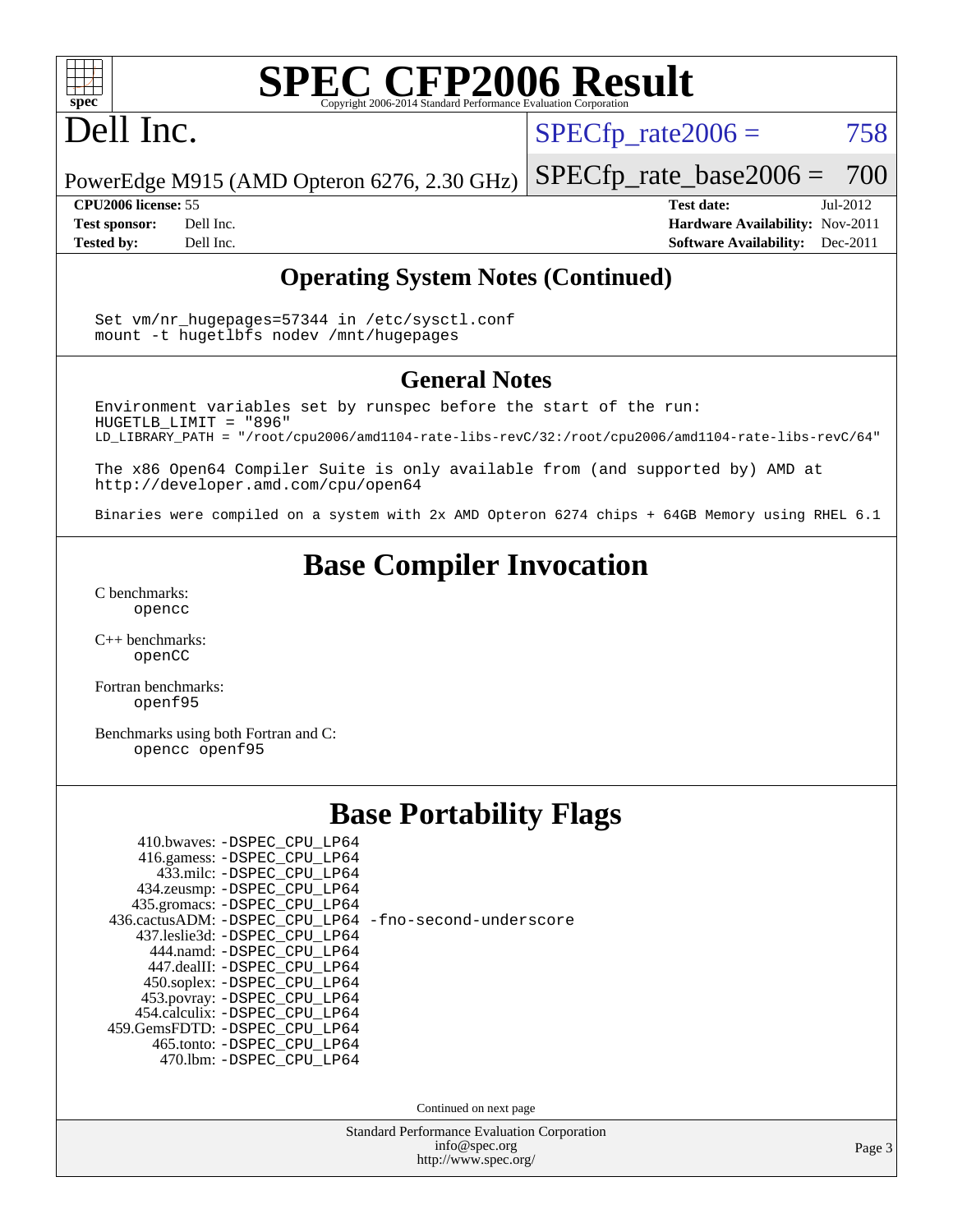

Dell Inc.

 $SPECTp\_rate2006 = 758$ 

PowerEdge M915 (AMD Opteron 6276, 2.30 GHz)

[SPECfp\\_rate\\_base2006 =](http://www.spec.org/auto/cpu2006/Docs/result-fields.html#SPECfpratebase2006) 700

**[CPU2006 license:](http://www.spec.org/auto/cpu2006/Docs/result-fields.html#CPU2006license)** 55 **[Test date:](http://www.spec.org/auto/cpu2006/Docs/result-fields.html#Testdate)** Jul-2012 **[Test sponsor:](http://www.spec.org/auto/cpu2006/Docs/result-fields.html#Testsponsor)** Dell Inc. **[Hardware Availability:](http://www.spec.org/auto/cpu2006/Docs/result-fields.html#HardwareAvailability)** Nov-2011 **[Tested by:](http://www.spec.org/auto/cpu2006/Docs/result-fields.html#Testedby)** Dell Inc. **[Software Availability:](http://www.spec.org/auto/cpu2006/Docs/result-fields.html#SoftwareAvailability)** Dec-2011

#### **[Base Portability Flags \(Continued\)](http://www.spec.org/auto/cpu2006/Docs/result-fields.html#BasePortabilityFlags)**

 481.wrf: [-DSPEC\\_CPU\\_LINUX](http://www.spec.org/cpu2006/results/res2012q3/cpu2006-20120730-23934.flags.html#b481.wrf_basePORTABILITY_DSPEC_CPU_LINUX) [-DSPEC\\_CPU\\_CASE\\_FLAG](http://www.spec.org/cpu2006/results/res2012q3/cpu2006-20120730-23934.flags.html#b481.wrf_basePORTABILITY_DSPEC_CPU_CASE_FLAG) [-DSPEC\\_CPU\\_LP64](http://www.spec.org/cpu2006/results/res2012q3/cpu2006-20120730-23934.flags.html#suite_basePORTABILITY481_wrf_DSPEC_CPU_LP64) [-fno-second-underscore](http://www.spec.org/cpu2006/results/res2012q3/cpu2006-20120730-23934.flags.html#user_baseFPORTABILITY481_wrf_F-fno-second-underscore)

482.sphinx3: [-DSPEC\\_CPU\\_LP64](http://www.spec.org/cpu2006/results/res2012q3/cpu2006-20120730-23934.flags.html#suite_basePORTABILITY482_sphinx3_DSPEC_CPU_LP64)

**[Base Optimization Flags](http://www.spec.org/auto/cpu2006/Docs/result-fields.html#BaseOptimizationFlags)**

[C benchmarks](http://www.spec.org/auto/cpu2006/Docs/result-fields.html#Cbenchmarks):

[-march=bdver1](http://www.spec.org/cpu2006/results/res2012q3/cpu2006-20120730-23934.flags.html#user_CCbase_F-march_fdb9f2653a6b3eaa60be4cf93a9ba5f3) [-Ofast](http://www.spec.org/cpu2006/results/res2012q3/cpu2006-20120730-23934.flags.html#user_CCbase_F-Ofast) [-OPT:malloc\\_alg=1](http://www.spec.org/cpu2006/results/res2012q3/cpu2006-20120730-23934.flags.html#user_CCbase_F-OPT:malloc_algorithm_58733815edefaa612c2ed769b716daa0) [-HP:bd=2m:heap=2m](http://www.spec.org/cpu2006/results/res2012q3/cpu2006-20120730-23934.flags.html#user_CCbase_F-HUGEPAGE_539c723a9f9bd1bd95cd839aeb740bae) [-IPA:plimit=8000](http://www.spec.org/cpu2006/results/res2012q3/cpu2006-20120730-23934.flags.html#user_CCbase_F-IPA:plimit_92cba83f3d47f09c7d5368fda93ddbd7) [-IPA:small\\_pu=100](http://www.spec.org/cpu2006/results/res2012q3/cpu2006-20120730-23934.flags.html#user_CCbase_F-IPA:small_pu_900a09767c6929d55c26ea3d32399996) [-mso](http://www.spec.org/cpu2006/results/res2012q3/cpu2006-20120730-23934.flags.html#user_CCbase_F-mso)

[C++ benchmarks:](http://www.spec.org/auto/cpu2006/Docs/result-fields.html#CXXbenchmarks)

[-march=bdver1](http://www.spec.org/cpu2006/results/res2012q3/cpu2006-20120730-23934.flags.html#user_CXXbase_F-march_fdb9f2653a6b3eaa60be4cf93a9ba5f3) [-Ofast](http://www.spec.org/cpu2006/results/res2012q3/cpu2006-20120730-23934.flags.html#user_CXXbase_F-Ofast) [-static](http://www.spec.org/cpu2006/results/res2012q3/cpu2006-20120730-23934.flags.html#user_CXXbase_F-static) [-CG:load\\_exe=0](http://www.spec.org/cpu2006/results/res2012q3/cpu2006-20120730-23934.flags.html#user_CXXbase_F-CG:load_exe_274d025dc8e91b4834366e9e44cd78e3) [-OPT:malloc\\_alg=1](http://www.spec.org/cpu2006/results/res2012q3/cpu2006-20120730-23934.flags.html#user_CXXbase_F-OPT:malloc_algorithm_58733815edefaa612c2ed769b716daa0) [-INLINE:aggressive=on](http://www.spec.org/cpu2006/results/res2012q3/cpu2006-20120730-23934.flags.html#user_CXXbase_F-INLINE:aggressive_e14807c0a1e56a6a83cb25ab07c7ae8a) [-HP:bd=2m:heap=2m](http://www.spec.org/cpu2006/results/res2012q3/cpu2006-20120730-23934.flags.html#user_CXXbase_F-HUGEPAGE_539c723a9f9bd1bd95cd839aeb740bae) [-D\\_\\_OPEN64\\_FAST\\_SET](http://www.spec.org/cpu2006/results/res2012q3/cpu2006-20120730-23934.flags.html#user_CXXbase_F-D__OPEN64_FAST_SET_294c6d8260f208640e5474aae24dc22e)

[Fortran benchmarks](http://www.spec.org/auto/cpu2006/Docs/result-fields.html#Fortranbenchmarks):

[-march=bdver1](http://www.spec.org/cpu2006/results/res2012q3/cpu2006-20120730-23934.flags.html#user_FCbase_F-march_fdb9f2653a6b3eaa60be4cf93a9ba5f3) [-Ofast](http://www.spec.org/cpu2006/results/res2012q3/cpu2006-20120730-23934.flags.html#user_FCbase_F-Ofast) [-LNO:blocking=off](http://www.spec.org/cpu2006/results/res2012q3/cpu2006-20120730-23934.flags.html#user_FCbase_F-LNO:blocking_806f5758a3ec85ed57cd5625787129f2) [-OPT:rsqrt=2](http://www.spec.org/cpu2006/results/res2012q3/cpu2006-20120730-23934.flags.html#user_FCbase_F-OPT:rsqrt_86267f9eadbaac77732db1e74eed7bf8) [-OPT:unroll\\_size=256](http://www.spec.org/cpu2006/results/res2012q3/cpu2006-20120730-23934.flags.html#user_FCbase_F-OPT:unroll_size_dfa492f42f50f580c3837c8b22d14f27) [-HP:bd=2m:heap=2m](http://www.spec.org/cpu2006/results/res2012q3/cpu2006-20120730-23934.flags.html#user_FCbase_F-HUGEPAGE_539c723a9f9bd1bd95cd839aeb740bae) [-mso](http://www.spec.org/cpu2006/results/res2012q3/cpu2006-20120730-23934.flags.html#user_FCbase_F-mso)

[Benchmarks using both Fortran and C](http://www.spec.org/auto/cpu2006/Docs/result-fields.html#BenchmarksusingbothFortranandC):

[-march=bdver1](http://www.spec.org/cpu2006/results/res2012q3/cpu2006-20120730-23934.flags.html#user_CC_FCbase_F-march_fdb9f2653a6b3eaa60be4cf93a9ba5f3) [-Ofast](http://www.spec.org/cpu2006/results/res2012q3/cpu2006-20120730-23934.flags.html#user_CC_FCbase_F-Ofast) [-OPT:malloc\\_alg=1](http://www.spec.org/cpu2006/results/res2012q3/cpu2006-20120730-23934.flags.html#user_CC_FCbase_F-OPT:malloc_algorithm_58733815edefaa612c2ed769b716daa0) [-HP:bd=2m:heap=2m](http://www.spec.org/cpu2006/results/res2012q3/cpu2006-20120730-23934.flags.html#user_CC_FCbase_F-HUGEPAGE_539c723a9f9bd1bd95cd839aeb740bae) [-IPA:plimit=8000](http://www.spec.org/cpu2006/results/res2012q3/cpu2006-20120730-23934.flags.html#user_CC_FCbase_F-IPA:plimit_92cba83f3d47f09c7d5368fda93ddbd7) [-IPA:small\\_pu=100](http://www.spec.org/cpu2006/results/res2012q3/cpu2006-20120730-23934.flags.html#user_CC_FCbase_F-IPA:small_pu_900a09767c6929d55c26ea3d32399996) [-mso](http://www.spec.org/cpu2006/results/res2012q3/cpu2006-20120730-23934.flags.html#user_CC_FCbase_F-mso) [-LNO:blocking=off](http://www.spec.org/cpu2006/results/res2012q3/cpu2006-20120730-23934.flags.html#user_CC_FCbase_F-LNO:blocking_806f5758a3ec85ed57cd5625787129f2) [-OPT:rsqrt=2](http://www.spec.org/cpu2006/results/res2012q3/cpu2006-20120730-23934.flags.html#user_CC_FCbase_F-OPT:rsqrt_86267f9eadbaac77732db1e74eed7bf8) [-OPT:unroll\\_size=256](http://www.spec.org/cpu2006/results/res2012q3/cpu2006-20120730-23934.flags.html#user_CC_FCbase_F-OPT:unroll_size_dfa492f42f50f580c3837c8b22d14f27)

#### **[Peak Compiler Invocation](http://www.spec.org/auto/cpu2006/Docs/result-fields.html#PeakCompilerInvocation)**

[C benchmarks](http://www.spec.org/auto/cpu2006/Docs/result-fields.html#Cbenchmarks): [opencc](http://www.spec.org/cpu2006/results/res2012q3/cpu2006-20120730-23934.flags.html#user_CCpeak_Fopencc)

[C++ benchmarks:](http://www.spec.org/auto/cpu2006/Docs/result-fields.html#CXXbenchmarks) [openCC](http://www.spec.org/cpu2006/results/res2012q3/cpu2006-20120730-23934.flags.html#user_CXXpeak_FopenCC)

[Fortran benchmarks](http://www.spec.org/auto/cpu2006/Docs/result-fields.html#Fortranbenchmarks): [openf95](http://www.spec.org/cpu2006/results/res2012q3/cpu2006-20120730-23934.flags.html#user_FCpeak_Fopenf95)

[Benchmarks using both Fortran and C](http://www.spec.org/auto/cpu2006/Docs/result-fields.html#BenchmarksusingbothFortranandC): [opencc](http://www.spec.org/cpu2006/results/res2012q3/cpu2006-20120730-23934.flags.html#user_CC_FCpeak_Fopencc) [openf95](http://www.spec.org/cpu2006/results/res2012q3/cpu2006-20120730-23934.flags.html#user_CC_FCpeak_Fopenf95)

#### **[Peak Portability Flags](http://www.spec.org/auto/cpu2006/Docs/result-fields.html#PeakPortabilityFlags)**

 410.bwaves: [-DSPEC\\_CPU\\_LP64](http://www.spec.org/cpu2006/results/res2012q3/cpu2006-20120730-23934.flags.html#suite_peakPORTABILITY410_bwaves_DSPEC_CPU_LP64) 416.gamess: [-DSPEC\\_CPU\\_LP64](http://www.spec.org/cpu2006/results/res2012q3/cpu2006-20120730-23934.flags.html#suite_peakPORTABILITY416_gamess_DSPEC_CPU_LP64) 433.milc: [-DSPEC\\_CPU\\_LP64](http://www.spec.org/cpu2006/results/res2012q3/cpu2006-20120730-23934.flags.html#suite_peakPORTABILITY433_milc_DSPEC_CPU_LP64) 434.zeusmp: [-DSPEC\\_CPU\\_LP64](http://www.spec.org/cpu2006/results/res2012q3/cpu2006-20120730-23934.flags.html#suite_peakPORTABILITY434_zeusmp_DSPEC_CPU_LP64)

Continued on next page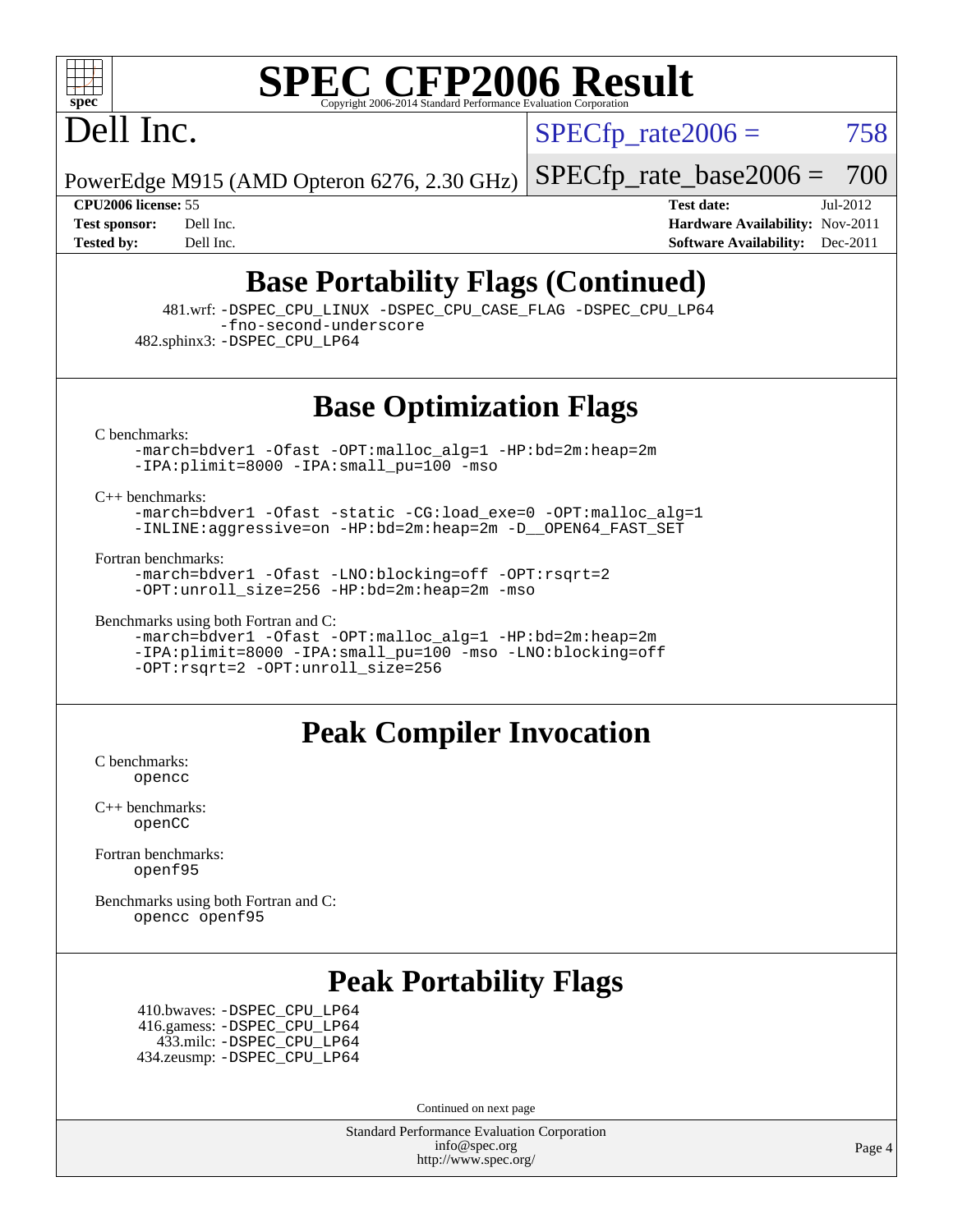

## Dell Inc.

 $SPECTp\_rate2006 = 758$ 

PowerEdge M915 (AMD Opteron 6276, 2.30 GHz)

[SPECfp\\_rate\\_base2006 =](http://www.spec.org/auto/cpu2006/Docs/result-fields.html#SPECfpratebase2006) 700

**[CPU2006 license:](http://www.spec.org/auto/cpu2006/Docs/result-fields.html#CPU2006license)** 55 **[Test date:](http://www.spec.org/auto/cpu2006/Docs/result-fields.html#Testdate)** Jul-2012 **[Test sponsor:](http://www.spec.org/auto/cpu2006/Docs/result-fields.html#Testsponsor)** Dell Inc. **[Hardware Availability:](http://www.spec.org/auto/cpu2006/Docs/result-fields.html#HardwareAvailability)** Nov-2011 **[Tested by:](http://www.spec.org/auto/cpu2006/Docs/result-fields.html#Testedby)** Dell Inc. **[Software Availability:](http://www.spec.org/auto/cpu2006/Docs/result-fields.html#SoftwareAvailability)** Dec-2011

## **[Peak Portability Flags \(Continued\)](http://www.spec.org/auto/cpu2006/Docs/result-fields.html#PeakPortabilityFlags)**

 435.gromacs: [-DSPEC\\_CPU\\_LP64](http://www.spec.org/cpu2006/results/res2012q3/cpu2006-20120730-23934.flags.html#suite_peakPORTABILITY435_gromacs_DSPEC_CPU_LP64) 436.cactusADM: [-DSPEC\\_CPU\\_LP64](http://www.spec.org/cpu2006/results/res2012q3/cpu2006-20120730-23934.flags.html#suite_peakPORTABILITY436_cactusADM_DSPEC_CPU_LP64) [-fno-second-underscore](http://www.spec.org/cpu2006/results/res2012q3/cpu2006-20120730-23934.flags.html#user_peakFPORTABILITY436_cactusADM_F-fno-second-underscore) 437.leslie3d: [-DSPEC\\_CPU\\_LP64](http://www.spec.org/cpu2006/results/res2012q3/cpu2006-20120730-23934.flags.html#suite_peakPORTABILITY437_leslie3d_DSPEC_CPU_LP64) 444.namd: [-DSPEC\\_CPU\\_LP64](http://www.spec.org/cpu2006/results/res2012q3/cpu2006-20120730-23934.flags.html#suite_peakPORTABILITY444_namd_DSPEC_CPU_LP64) 453.povray: [-DSPEC\\_CPU\\_LP64](http://www.spec.org/cpu2006/results/res2012q3/cpu2006-20120730-23934.flags.html#suite_peakPORTABILITY453_povray_DSPEC_CPU_LP64) 454.calculix: [-DSPEC\\_CPU\\_LP64](http://www.spec.org/cpu2006/results/res2012q3/cpu2006-20120730-23934.flags.html#suite_peakPORTABILITY454_calculix_DSPEC_CPU_LP64) 459.GemsFDTD: [-DSPEC\\_CPU\\_LP64](http://www.spec.org/cpu2006/results/res2012q3/cpu2006-20120730-23934.flags.html#suite_peakPORTABILITY459_GemsFDTD_DSPEC_CPU_LP64) 465.tonto: [-DSPEC\\_CPU\\_LP64](http://www.spec.org/cpu2006/results/res2012q3/cpu2006-20120730-23934.flags.html#suite_peakPORTABILITY465_tonto_DSPEC_CPU_LP64) 470.lbm: [-DSPEC\\_CPU\\_LP64](http://www.spec.org/cpu2006/results/res2012q3/cpu2006-20120730-23934.flags.html#suite_peakPORTABILITY470_lbm_DSPEC_CPU_LP64) 481.wrf: [-DSPEC\\_CPU\\_LINUX](http://www.spec.org/cpu2006/results/res2012q3/cpu2006-20120730-23934.flags.html#b481.wrf_peakPORTABILITY_DSPEC_CPU_LINUX) [-DSPEC\\_CPU\\_CASE\\_FLAG](http://www.spec.org/cpu2006/results/res2012q3/cpu2006-20120730-23934.flags.html#b481.wrf_peakPORTABILITY_DSPEC_CPU_CASE_FLAG) [-DSPEC\\_CPU\\_LP64](http://www.spec.org/cpu2006/results/res2012q3/cpu2006-20120730-23934.flags.html#suite_peakPORTABILITY481_wrf_DSPEC_CPU_LP64) [-fno-second-underscore](http://www.spec.org/cpu2006/results/res2012q3/cpu2006-20120730-23934.flags.html#user_peakFPORTABILITY481_wrf_F-fno-second-underscore) 482.sphinx3: [-DSPEC\\_CPU\\_LP64](http://www.spec.org/cpu2006/results/res2012q3/cpu2006-20120730-23934.flags.html#suite_peakPORTABILITY482_sphinx3_DSPEC_CPU_LP64)

#### **[Peak Optimization Flags](http://www.spec.org/auto/cpu2006/Docs/result-fields.html#PeakOptimizationFlags)**

[C benchmarks](http://www.spec.org/auto/cpu2006/Docs/result-fields.html#Cbenchmarks):

 433.milc: [-march=bdver1](http://www.spec.org/cpu2006/results/res2012q3/cpu2006-20120730-23934.flags.html#user_peakCCLD433_milc_F-march_fdb9f2653a6b3eaa60be4cf93a9ba5f3) [-Ofast](http://www.spec.org/cpu2006/results/res2012q3/cpu2006-20120730-23934.flags.html#user_peakCOPTIMIZE433_milc_F-Ofast) [-CG:movnti=1](http://www.spec.org/cpu2006/results/res2012q3/cpu2006-20120730-23934.flags.html#user_peakCOPTIMIZE433_milc_F-CG:movnti_c5191dc1f6da57382570e339f0143b6b) [-CG:locs\\_best=on](http://www.spec.org/cpu2006/results/res2012q3/cpu2006-20120730-23934.flags.html#user_peakCOPTIMIZE433_milc_F-CG:locs_best_44bf6c0eb80ac6a9a061cf7622f6bbb4) [-HP:bdt=2m:heap=2m](http://www.spec.org/cpu2006/results/res2012q3/cpu2006-20120730-23934.flags.html#user_peakCOPTIMIZE433_milc_F-HUGEPAGE_855e97383b49831f390a2af16fe7202f) [-IPA:plimit=7000](http://www.spec.org/cpu2006/results/res2012q3/cpu2006-20120730-23934.flags.html#user_peakCOPTIMIZE433_milc_F-IPA:plimit_9ab6b7e2a03099d305c7c932a2b08e7b) [-IPA:callee\\_limit=1200](http://www.spec.org/cpu2006/results/res2012q3/cpu2006-20120730-23934.flags.html#user_peakCOPTIMIZE433_milc_F-IPA:callee_limit_84570d230861a5f7e1ef8b9d520820bd) [-OPT:struct\\_array\\_copy=2](http://www.spec.org/cpu2006/results/res2012q3/cpu2006-20120730-23934.flags.html#user_peakCOPTIMIZE433_milc_F-OPT:struct_array_copy_974d2ad8eca78b540f82de85c2718c76) [-OPT:alias=field\\_sensitive](http://www.spec.org/cpu2006/results/res2012q3/cpu2006-20120730-23934.flags.html#user_peakCOPTIMIZE433_milc_F-OPT:alias_5e8b0b9ccca45811fc77b81277beeeb6) [-mso](http://www.spec.org/cpu2006/results/res2012q3/cpu2006-20120730-23934.flags.html#user_peakCOPTIMIZE433_milc_F-mso)

 $470$ .lbm: basepeak = yes

 482.sphinx3: [-march=bdver1](http://www.spec.org/cpu2006/results/res2012q3/cpu2006-20120730-23934.flags.html#user_peakCCLD482_sphinx3_F-march_fdb9f2653a6b3eaa60be4cf93a9ba5f3) [-fb\\_create fbdata](http://www.spec.org/cpu2006/results/res2012q3/cpu2006-20120730-23934.flags.html#user_peakPASS1_CFLAGSPASS1_LDFLAGS482_sphinx3_F-fb_create_filename)(pass 1) [-fb\\_opt fbdata](http://www.spec.org/cpu2006/results/res2012q3/cpu2006-20120730-23934.flags.html#user_peakPASS2_CFLAGSPASS2_LDFLAGS482_sphinx3_F-fb_opt_filename)(pass 2) [-Ofast](http://www.spec.org/cpu2006/results/res2012q3/cpu2006-20120730-23934.flags.html#user_peakCOPTIMIZE482_sphinx3_F-Ofast) [-IPA:plimit=1000](http://www.spec.org/cpu2006/results/res2012q3/cpu2006-20120730-23934.flags.html#user_peakCOPTIMIZE482_sphinx3_F-IPA:plimit_a21635e8c676b861cbb49424034e8738) -OPT:malloc alg=2 -CG:cmp peep=on -CG:local sched alg=2 [-CG:p2align=0](http://www.spec.org/cpu2006/results/res2012q3/cpu2006-20120730-23934.flags.html#user_peakCOPTIMIZE482_sphinx3_F-CG:p2align_f0b0486d75f2be7d5254cfc84ff9845e) [-INLINE:aggressive=on](http://www.spec.org/cpu2006/results/res2012q3/cpu2006-20120730-23934.flags.html#user_peakCOPTIMIZE482_sphinx3_F-INLINE:aggressive_e14807c0a1e56a6a83cb25ab07c7ae8a) [-LNO:prefetch=2](http://www.spec.org/cpu2006/results/res2012q3/cpu2006-20120730-23934.flags.html#user_peakCOPTIMIZE482_sphinx3_F-LNO:prefetch_9aee81855ba0592a3c8a40ba7b041143) [-LNO:prefetch\\_ahead=4](http://www.spec.org/cpu2006/results/res2012q3/cpu2006-20120730-23934.flags.html#user_peakCOPTIMIZE482_sphinx3_F-LNO:prefetch_ahead_8c6859a25238ee4458253845ce09b91d) [-mso](http://www.spec.org/cpu2006/results/res2012q3/cpu2006-20120730-23934.flags.html#user_peakCOPTIMIZE482_sphinx3_F-mso)

[C++ benchmarks:](http://www.spec.org/auto/cpu2006/Docs/result-fields.html#CXXbenchmarks)

 444.namd: [-march=bdver1](http://www.spec.org/cpu2006/results/res2012q3/cpu2006-20120730-23934.flags.html#user_peakCXXLD444_namd_F-march_fdb9f2653a6b3eaa60be4cf93a9ba5f3) [-fb\\_create fbdata](http://www.spec.org/cpu2006/results/res2012q3/cpu2006-20120730-23934.flags.html#user_peakPASS1_CXXFLAGSPASS1_LDFLAGS444_namd_F-fb_create_filename)(pass 1) [-fb\\_opt fbdata](http://www.spec.org/cpu2006/results/res2012q3/cpu2006-20120730-23934.flags.html#user_peakPASS2_CXXFLAGSPASS2_LDFLAGS444_namd_F-fb_opt_filename)(pass 2) [-Ofast](http://www.spec.org/cpu2006/results/res2012q3/cpu2006-20120730-23934.flags.html#user_peakCXXOPTIMIZE444_namd_F-Ofast) [-IPA:plimit=3000](http://www.spec.org/cpu2006/results/res2012q3/cpu2006-20120730-23934.flags.html#user_peakCXXOPTIMIZE444_namd_F-IPA:plimit_1271b34fa8b6ba660886afb001b0afe7) [-LNO:ignore\\_feedback=off](http://www.spec.org/cpu2006/results/res2012q3/cpu2006-20120730-23934.flags.html#user_peakCXXOPTIMIZE444_namd_F-LNO:ignore_feedback_1d6d06f39185b277a955c10dfd0a9a73) [-CG:local\\_sched\\_alg=2](http://www.spec.org/cpu2006/results/res2012q3/cpu2006-20120730-23934.flags.html#user_peakCXXOPTIMIZE444_namd_F-CG:local_sched_alg_7e9cde87db6e5e7117cdd873e1f958ca) [-CG:load\\_exe=0](http://www.spec.org/cpu2006/results/res2012q3/cpu2006-20120730-23934.flags.html#user_peakCXXOPTIMIZE444_namd_F-CG:load_exe_274d025dc8e91b4834366e9e44cd78e3) [-OPT:unroll\\_size=256](http://www.spec.org/cpu2006/results/res2012q3/cpu2006-20120730-23934.flags.html#user_peakCXXOPTIMIZE444_namd_F-OPT:unroll_size_dfa492f42f50f580c3837c8b22d14f27) [-fno-exceptions](http://www.spec.org/cpu2006/results/res2012q3/cpu2006-20120730-23934.flags.html#user_peakCXXOPTIMIZE444_namd_F-fexceptions) [-HP:bdt=2m:heap=2m](http://www.spec.org/cpu2006/results/res2012q3/cpu2006-20120730-23934.flags.html#user_peakCXXOPTIMIZE444_namd_F-HUGEPAGE_855e97383b49831f390a2af16fe7202f)

 447.dealII: [-march=bdver1](http://www.spec.org/cpu2006/results/res2012q3/cpu2006-20120730-23934.flags.html#user_peakCXXLD447_dealII_F-march_fdb9f2653a6b3eaa60be4cf93a9ba5f3) [-Ofast](http://www.spec.org/cpu2006/results/res2012q3/cpu2006-20120730-23934.flags.html#user_peakCXXOPTIMIZE447_dealII_F-Ofast) [-D\\_\\_OPEN64\\_FAST\\_SET](http://www.spec.org/cpu2006/results/res2012q3/cpu2006-20120730-23934.flags.html#user_peakCXXOPTIMIZE447_dealII_F-D__OPEN64_FAST_SET_294c6d8260f208640e5474aae24dc22e) [-static](http://www.spec.org/cpu2006/results/res2012q3/cpu2006-20120730-23934.flags.html#user_peakCXXOPTIMIZE447_dealII_F-static) [-INLINE:aggressive=on](http://www.spec.org/cpu2006/results/res2012q3/cpu2006-20120730-23934.flags.html#user_peakCXXOPTIMIZE447_dealII_F-INLINE:aggressive_e14807c0a1e56a6a83cb25ab07c7ae8a) [-LNO:opt=0](http://www.spec.org/cpu2006/results/res2012q3/cpu2006-20120730-23934.flags.html#user_peakCXXOPTIMIZE447_dealII_F-LNO:opt_b91e8b13d06f45039299c6496cc69a5f) [-LNO:simd=0](http://www.spec.org/cpu2006/results/res2012q3/cpu2006-20120730-23934.flags.html#user_peakCXXOPTIMIZE447_dealII_F-LNO:simd_fe5269a1a2b4239f5b10f7374245fa5e) [-fno-emit-exceptions](http://www.spec.org/cpu2006/results/res2012q3/cpu2006-20120730-23934.flags.html#user_peakCXXOPTIMIZE447_dealII_F-fno-emit-exceptions) [-m32](http://www.spec.org/cpu2006/results/res2012q3/cpu2006-20120730-23934.flags.html#user_peakCXXOPTIMIZE447_dealII_F-m32) -OPT:unroll times max=8 [-OPT:unroll\\_size=256](http://www.spec.org/cpu2006/results/res2012q3/cpu2006-20120730-23934.flags.html#user_peakCXXOPTIMIZE447_dealII_F-OPT:unroll_size_dfa492f42f50f580c3837c8b22d14f27) [-OPT:unroll\\_level=2](http://www.spec.org/cpu2006/results/res2012q3/cpu2006-20120730-23934.flags.html#user_peakCXXOPTIMIZE447_dealII_F-OPT:unroll_level_2cd767e66711a193dd7aad8ffe1e4d20) [-HP:bdt=2m:heap=2m](http://www.spec.org/cpu2006/results/res2012q3/cpu2006-20120730-23934.flags.html#user_peakCXXOPTIMIZE447_dealII_F-HUGEPAGE_855e97383b49831f390a2af16fe7202f) [-GRA:unspill=on](http://www.spec.org/cpu2006/results/res2012q3/cpu2006-20120730-23934.flags.html#user_peakCXXOPTIMIZE447_dealII_F-GRA:unspill_1a6c98043856890311246be72b057593) [-CG:cmp\\_peep=on](http://www.spec.org/cpu2006/results/res2012q3/cpu2006-20120730-23934.flags.html#user_peakCXXOPTIMIZE447_dealII_F-CG:cmp_peep_ab90c979e95bee1f1f617a32622424ed) [-CG:movext\\_icmp=off](http://www.spec.org/cpu2006/results/res2012q3/cpu2006-20120730-23934.flags.html#user_peakCXXOPTIMIZE447_dealII_F-CG:movext_icmp_460c980612b8c1bf4cfe85e9a0188f7b) [-TENV:frame\\_pointer=off](http://www.spec.org/cpu2006/results/res2012q3/cpu2006-20120730-23934.flags.html#user_peakCXXOPTIMIZE447_dealII_F-TENV:frame_pointer_2e92068e13bfe2cecb58286df627594f)

 450.soplex: [-march=bdver1](http://www.spec.org/cpu2006/results/res2012q3/cpu2006-20120730-23934.flags.html#user_peakCXXLD450_soplex_F-march_fdb9f2653a6b3eaa60be4cf93a9ba5f3) [-fb\\_create fbdata](http://www.spec.org/cpu2006/results/res2012q3/cpu2006-20120730-23934.flags.html#user_peakPASS1_CXXFLAGSPASS1_LDFLAGS450_soplex_F-fb_create_filename)(pass 1) [-fb\\_opt fbdata](http://www.spec.org/cpu2006/results/res2012q3/cpu2006-20120730-23934.flags.html#user_peakPASS2_CXXFLAGSPASS2_LDFLAGS450_soplex_F-fb_opt_filename)(pass 2) [-O3](http://www.spec.org/cpu2006/results/res2012q3/cpu2006-20120730-23934.flags.html#user_peakCXXOPTIMIZE450_soplex_F-O3) [-LNO:ignore\\_feedback=off](http://www.spec.org/cpu2006/results/res2012q3/cpu2006-20120730-23934.flags.html#user_peakCXXOPTIMIZE450_soplex_F-LNO:ignore_feedback_1d6d06f39185b277a955c10dfd0a9a73) [-INLINE:aggressive=on](http://www.spec.org/cpu2006/results/res2012q3/cpu2006-20120730-23934.flags.html#user_peakCXXOPTIMIZE450_soplex_F-INLINE:aggressive_e14807c0a1e56a6a83cb25ab07c7ae8a) [-OPT:RO=1](http://www.spec.org/cpu2006/results/res2012q3/cpu2006-20120730-23934.flags.html#user_peakCXXOPTIMIZE450_soplex_F-OPT:RO_df235e930b30c53c99ecb5c06397bbf7) [-OPT:IEEE\\_arith=3](http://www.spec.org/cpu2006/results/res2012q3/cpu2006-20120730-23934.flags.html#user_peakCXXOPTIMIZE450_soplex_F-OPT:IEEE_arith_deed7f378bba536bb15e5525c2cfff5d) [-OPT:IEEE\\_NaN\\_Inf=off](http://www.spec.org/cpu2006/results/res2012q3/cpu2006-20120730-23934.flags.html#user_peakCXXOPTIMIZE450_soplex_F-OPT:IEEE_NaN_Inf_a80561cd0dc061d93d55cc50467065f5) [-OPT:fold\\_unsigned\\_relops=on](http://www.spec.org/cpu2006/results/res2012q3/cpu2006-20120730-23934.flags.html#user_peakCXXOPTIMIZE450_soplex_F-OPT:fold_unsigned_relops_3472896f4df6f05453f457c244d9ad64) [-fno-exceptions](http://www.spec.org/cpu2006/results/res2012q3/cpu2006-20120730-23934.flags.html#user_peakCXXOPTIMIZE450_soplex_F-fexceptions) [-CG:p2align=0](http://www.spec.org/cpu2006/results/res2012q3/cpu2006-20120730-23934.flags.html#user_peakCXXOPTIMIZE450_soplex_F-CG:p2align_f0b0486d75f2be7d5254cfc84ff9845e) [-m32](http://www.spec.org/cpu2006/results/res2012q3/cpu2006-20120730-23934.flags.html#user_peakCXXOPTIMIZE450_soplex_F-m32) [-HP:bdt=2m:heap=2m](http://www.spec.org/cpu2006/results/res2012q3/cpu2006-20120730-23934.flags.html#user_peakCXXOPTIMIZE450_soplex_F-HUGEPAGE_855e97383b49831f390a2af16fe7202f)

Continued on next page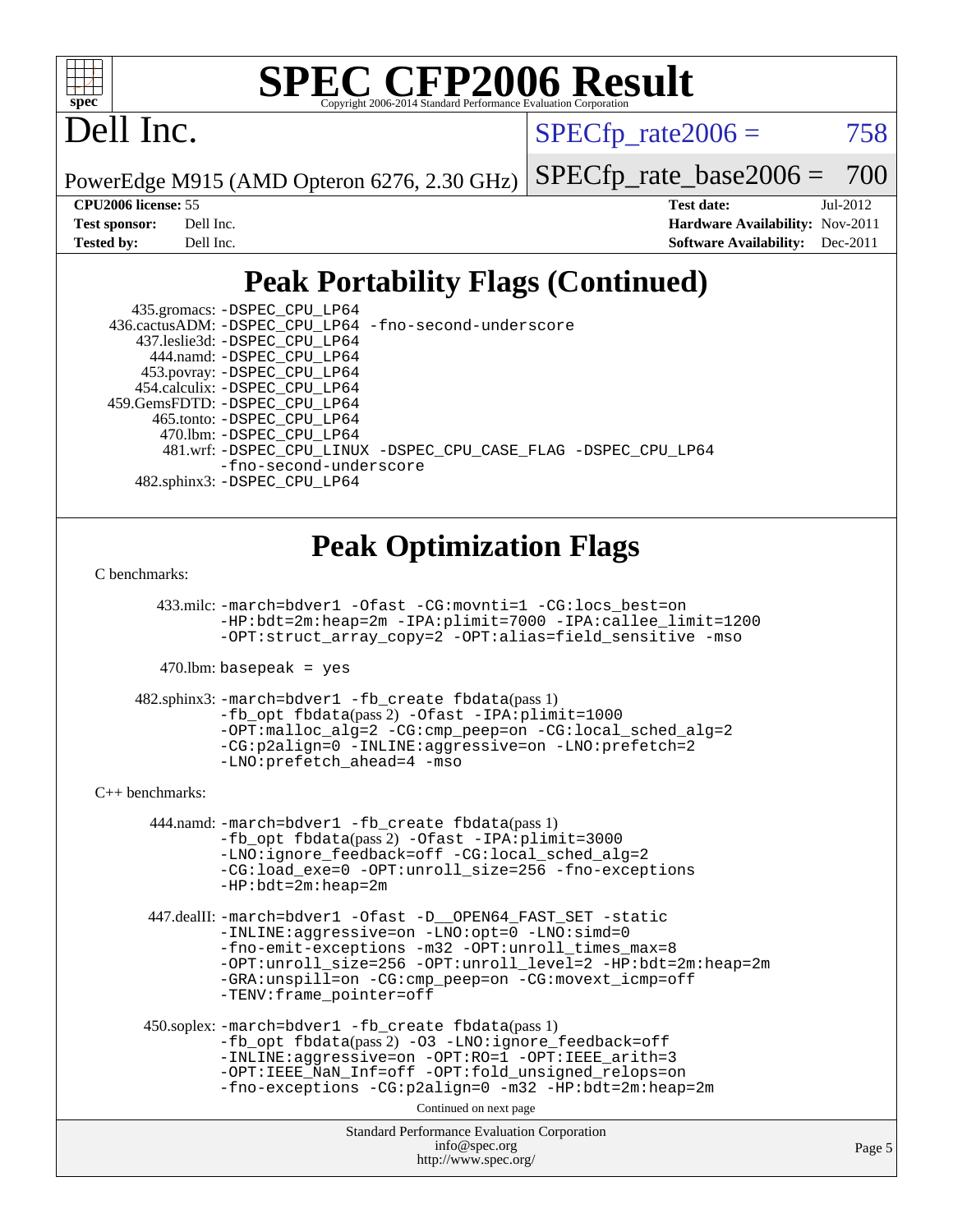

Dell Inc.

 $SPECTp\_rate2006 = 758$ 

PowerEdge M915 (AMD Opteron 6276, 2.30 GHz) [SPECfp\\_rate\\_base2006 =](http://www.spec.org/auto/cpu2006/Docs/result-fields.html#SPECfpratebase2006) 700

**[CPU2006 license:](http://www.spec.org/auto/cpu2006/Docs/result-fields.html#CPU2006license)** 55 **[Test date:](http://www.spec.org/auto/cpu2006/Docs/result-fields.html#Testdate)** Jul-2012 **[Test sponsor:](http://www.spec.org/auto/cpu2006/Docs/result-fields.html#Testsponsor)** Dell Inc. **[Hardware Availability:](http://www.spec.org/auto/cpu2006/Docs/result-fields.html#HardwareAvailability)** Nov-2011 **[Tested by:](http://www.spec.org/auto/cpu2006/Docs/result-fields.html#Testedby)** Dell Inc. **[Software Availability:](http://www.spec.org/auto/cpu2006/Docs/result-fields.html#SoftwareAvailability)** Dec-2011

## **[Peak Optimization Flags \(Continued\)](http://www.spec.org/auto/cpu2006/Docs/result-fields.html#PeakOptimizationFlags)**

 450.soplex (continued): [-WOPT:sib=on](http://www.spec.org/cpu2006/results/res2012q3/cpu2006-20120730-23934.flags.html#user_peakCXXOPTIMIZE450_soplex_F-WOPT:sib_922e769c7f0e2d4dff1b4919612a4b7b)

 453.povray: [-march=bdver1](http://www.spec.org/cpu2006/results/res2012q3/cpu2006-20120730-23934.flags.html#user_peakCXXLD453_povray_F-march_fdb9f2653a6b3eaa60be4cf93a9ba5f3) [-fb\\_create fbdata](http://www.spec.org/cpu2006/results/res2012q3/cpu2006-20120730-23934.flags.html#user_peakPASS1_CXXFLAGSPASS1_LDFLAGS453_povray_F-fb_create_filename)(pass 1) [-fb\\_opt fbdata](http://www.spec.org/cpu2006/results/res2012q3/cpu2006-20120730-23934.flags.html#user_peakPASS2_CXXFLAGSPASS2_LDFLAGS453_povray_F-fb_opt_filename)(pass 2) [-Ofast](http://www.spec.org/cpu2006/results/res2012q3/cpu2006-20120730-23934.flags.html#user_peakCXXOPTIMIZE453_povray_F-Ofast) [-CG:pre\\_local\\_sched=off](http://www.spec.org/cpu2006/results/res2012q3/cpu2006-20120730-23934.flags.html#user_peakCXXOPTIMIZE453_povray_F-CG:pre_local_sched_7bb173f1e7fa183e34a713f624fd3d48) [-CG:p2align=0](http://www.spec.org/cpu2006/results/res2012q3/cpu2006-20120730-23934.flags.html#user_peakCXXOPTIMIZE453_povray_F-CG:p2align_f0b0486d75f2be7d5254cfc84ff9845e) [-CG:p2align\\_split=on](http://www.spec.org/cpu2006/results/res2012q3/cpu2006-20120730-23934.flags.html#user_peakCXXOPTIMIZE453_povray_F-CG:p2align_split_d3c870c09536e0050f2c4511144583c6) [-CG:dsched=on](http://www.spec.org/cpu2006/results/res2012q3/cpu2006-20120730-23934.flags.html#user_peakCXXOPTIMIZE453_povray_F-CG:dsched_25fd6bf9b1a971fa5ea06b24e400231d) [-INLINE:aggressive=on](http://www.spec.org/cpu2006/results/res2012q3/cpu2006-20120730-23934.flags.html#user_peakCXXOPTIMIZE453_povray_F-INLINE:aggressive_e14807c0a1e56a6a83cb25ab07c7ae8a) [-HP:bd=2m:heap=2m](http://www.spec.org/cpu2006/results/res2012q3/cpu2006-20120730-23934.flags.html#user_peakCXXOPTIMIZE453_povray_F-HUGEPAGE_539c723a9f9bd1bd95cd839aeb740bae) [-OPT:transform=2](http://www.spec.org/cpu2006/results/res2012q3/cpu2006-20120730-23934.flags.html#user_peakCXXOPTIMIZE453_povray_F-OPT:transform_77d6ba2bcf219650ff666b5f6fc3337f) [-OPT:alias=disjoint](http://www.spec.org/cpu2006/results/res2012q3/cpu2006-20120730-23934.flags.html#user_peakCXXOPTIMIZE453_povray_F-OPT:alias_af85d624bc8c113f27b06a81a9df063d) [-WOPT:aggcm=0](http://www.spec.org/cpu2006/results/res2012q3/cpu2006-20120730-23934.flags.html#user_peakCXXOPTIMIZE453_povray_F-WOPT:aggcm_b337dc970a129b82f6cf4a641df841eb)

[Fortran benchmarks](http://www.spec.org/auto/cpu2006/Docs/result-fields.html#Fortranbenchmarks):

 410.bwaves: [-march=bdver1](http://www.spec.org/cpu2006/results/res2012q3/cpu2006-20120730-23934.flags.html#user_peakFCLD410_bwaves_F-march_fdb9f2653a6b3eaa60be4cf93a9ba5f3) [-fb\\_create fbdata](http://www.spec.org/cpu2006/results/res2012q3/cpu2006-20120730-23934.flags.html#user_peakPASS1_FFLAGSPASS1_LDFLAGS410_bwaves_F-fb_create_filename)(pass 1) [-fb\\_opt fbdata](http://www.spec.org/cpu2006/results/res2012q3/cpu2006-20120730-23934.flags.html#user_peakPASS2_FFLAGSPASS2_LDFLAGS410_bwaves_F-fb_opt_filename)(pass 2) [-Ofast](http://www.spec.org/cpu2006/results/res2012q3/cpu2006-20120730-23934.flags.html#user_peakFOPTIMIZE410_bwaves_F-Ofast) [-OPT:Ofast](http://www.spec.org/cpu2006/results/res2012q3/cpu2006-20120730-23934.flags.html#user_peakFOPTIMIZE410_bwaves_F-OPT:Ofast) [-OPT:treeheight=on](http://www.spec.org/cpu2006/results/res2012q3/cpu2006-20120730-23934.flags.html#user_peakFOPTIMIZE410_bwaves_F-OPT:treeheight_cfc70e9aefb9f92101ba198ff7377f7c) [-LNO:blocking=off](http://www.spec.org/cpu2006/results/res2012q3/cpu2006-20120730-23934.flags.html#user_peakFOPTIMIZE410_bwaves_F-LNO:blocking_806f5758a3ec85ed57cd5625787129f2) [-LNO:ignore\\_feedback=off](http://www.spec.org/cpu2006/results/res2012q3/cpu2006-20120730-23934.flags.html#user_peakFOPTIMIZE410_bwaves_F-LNO:ignore_feedback_1d6d06f39185b277a955c10dfd0a9a73) [-LNO:fu=4](http://www.spec.org/cpu2006/results/res2012q3/cpu2006-20120730-23934.flags.html#user_peakFOPTIMIZE410_bwaves_F-LNO:full_unroll_1b24e063ced7eac4cde39ed4795d4acc) [-LNO:loop\\_model\\_simd=on](http://www.spec.org/cpu2006/results/res2012q3/cpu2006-20120730-23934.flags.html#user_peakFOPTIMIZE410_bwaves_F-LNO:loop_model_simd_3cf34eca93fb340105f75f1c09e0ffcf) [-LNO:simd\\_rm\\_unity\\_remainder=on](http://www.spec.org/cpu2006/results/res2012q3/cpu2006-20120730-23934.flags.html#user_peakFOPTIMIZE410_bwaves_F-LNO:simd_rm_unity_remainder_167c8b757674ca9cdefbef1e9aa40ef1) [-WOPT:aggstr=0](http://www.spec.org/cpu2006/results/res2012q3/cpu2006-20120730-23934.flags.html#user_peakFOPTIMIZE410_bwaves_F-WOPT:aggstr_e9f678663e612582e440992a3901d0b4) [-HP:bdt=2m:heap=2m](http://www.spec.org/cpu2006/results/res2012q3/cpu2006-20120730-23934.flags.html#user_peakFOPTIMIZE410_bwaves_F-HUGEPAGE_855e97383b49831f390a2af16fe7202f) [-CG:cmp\\_peep=on](http://www.spec.org/cpu2006/results/res2012q3/cpu2006-20120730-23934.flags.html#user_peakFOPTIMIZE410_bwaves_F-CG:cmp_peep_ab90c979e95bee1f1f617a32622424ed)

 416.gamess: [-march=bdver1](http://www.spec.org/cpu2006/results/res2012q3/cpu2006-20120730-23934.flags.html#user_peakFCLD416_gamess_F-march_fdb9f2653a6b3eaa60be4cf93a9ba5f3) [-fb\\_create fbdata](http://www.spec.org/cpu2006/results/res2012q3/cpu2006-20120730-23934.flags.html#user_peakPASS1_FFLAGSPASS1_LDFLAGS416_gamess_F-fb_create_filename)(pass 1) [-fb\\_opt fbdata](http://www.spec.org/cpu2006/results/res2012q3/cpu2006-20120730-23934.flags.html#user_peakPASS2_FFLAGSPASS2_LDFLAGS416_gamess_F-fb_opt_filename)(pass 2) [-O3](http://www.spec.org/cpu2006/results/res2012q3/cpu2006-20120730-23934.flags.html#user_peakFOPTIMIZE416_gamess_F-O3) [-LNO:fu=6](http://www.spec.org/cpu2006/results/res2012q3/cpu2006-20120730-23934.flags.html#user_peakFOPTIMIZE416_gamess_F-LNO:full_unroll_3286c2d175e5cd3c391f9ebb1917057c) [-LNO:blocking=0](http://www.spec.org/cpu2006/results/res2012q3/cpu2006-20120730-23934.flags.html#user_peakFOPTIMIZE416_gamess_F-LNO:blocking_f05bf6a7a6c1d0fdc72c448778ff5994) [-LNO:simd=0](http://www.spec.org/cpu2006/results/res2012q3/cpu2006-20120730-23934.flags.html#user_peakFOPTIMIZE416_gamess_F-LNO:simd_fe5269a1a2b4239f5b10f7374245fa5e) [-OPT:Ofast](http://www.spec.org/cpu2006/results/res2012q3/cpu2006-20120730-23934.flags.html#user_peakFOPTIMIZE416_gamess_F-OPT:Ofast) [-OPT:ro=3](http://www.spec.org/cpu2006/results/res2012q3/cpu2006-20120730-23934.flags.html#user_peakFOPTIMIZE416_gamess_F-OPT:ro_df424ac2b688fef46f512566ef2e1c44) [-OPT:unroll\\_size=256](http://www.spec.org/cpu2006/results/res2012q3/cpu2006-20120730-23934.flags.html#user_peakFOPTIMIZE416_gamess_F-OPT:unroll_size_dfa492f42f50f580c3837c8b22d14f27) [-OPT:unroll\\_times\\_max=2](http://www.spec.org/cpu2006/results/res2012q3/cpu2006-20120730-23934.flags.html#user_peakFOPTIMIZE416_gamess_F-OPT:unroll_times_max_3bd972bae0d5d80e86ed58378fb48c02) [-CG:local\\_sched\\_alg=1](http://www.spec.org/cpu2006/results/res2012q3/cpu2006-20120730-23934.flags.html#user_peakFOPTIMIZE416_gamess_F-CG:local_sched_alg_2175ca61f1a2717f1ec57b14995b9e7a) [-HP:bdt=2m:heap=2m](http://www.spec.org/cpu2006/results/res2012q3/cpu2006-20120730-23934.flags.html#user_peakFOPTIMIZE416_gamess_F-HUGEPAGE_855e97383b49831f390a2af16fe7202f) [-WOPT:sib=on](http://www.spec.org/cpu2006/results/res2012q3/cpu2006-20120730-23934.flags.html#user_peakFOPTIMIZE416_gamess_F-WOPT:sib_922e769c7f0e2d4dff1b4919612a4b7b)

 434.zeusmp: [-march=bdver1](http://www.spec.org/cpu2006/results/res2012q3/cpu2006-20120730-23934.flags.html#user_peakFCLD434_zeusmp_F-march_fdb9f2653a6b3eaa60be4cf93a9ba5f3) [-Ofast](http://www.spec.org/cpu2006/results/res2012q3/cpu2006-20120730-23934.flags.html#user_peakFOPTIMIZE434_zeusmp_F-Ofast) [-LNO:blocking=off](http://www.spec.org/cpu2006/results/res2012q3/cpu2006-20120730-23934.flags.html#user_peakFOPTIMIZE434_zeusmp_F-LNO:blocking_806f5758a3ec85ed57cd5625787129f2) [-LNO:interchange=off](http://www.spec.org/cpu2006/results/res2012q3/cpu2006-20120730-23934.flags.html#user_peakFOPTIMIZE434_zeusmp_F-LNO:interchange_57130197a319ddd7676aad2280bcb1be) [-IPA:plimit=1500](http://www.spec.org/cpu2006/results/res2012q3/cpu2006-20120730-23934.flags.html#user_peakFOPTIMIZE434_zeusmp_F-IPA:plimit_5b3b8bfa9af4885eba17b689e05d6f59) [-HP:bdt=2m:heap=2m](http://www.spec.org/cpu2006/results/res2012q3/cpu2006-20120730-23934.flags.html#user_peakFOPTIMIZE434_zeusmp_F-HUGEPAGE_855e97383b49831f390a2af16fe7202f)

 437.leslie3d: [-march=bdver1](http://www.spec.org/cpu2006/results/res2012q3/cpu2006-20120730-23934.flags.html#user_peakFCLD437_leslie3d_F-march_fdb9f2653a6b3eaa60be4cf93a9ba5f3) [-Ofast](http://www.spec.org/cpu2006/results/res2012q3/cpu2006-20120730-23934.flags.html#user_peakFOPTIMIZE437_leslie3d_F-Ofast) [-CG:pre\\_minreg\\_level=2](http://www.spec.org/cpu2006/results/res2012q3/cpu2006-20120730-23934.flags.html#user_peakFOPTIMIZE437_leslie3d_F-CG:pre_minreg_level_7a4f6ecddb7c61e5a5fb2e3c8bb4dd9d) [-LNO:simd=0](http://www.spec.org/cpu2006/results/res2012q3/cpu2006-20120730-23934.flags.html#user_peakFOPTIMIZE437_leslie3d_F-LNO:simd_fe5269a1a2b4239f5b10f7374245fa5e) [-LNO:fusion=2](http://www.spec.org/cpu2006/results/res2012q3/cpu2006-20120730-23934.flags.html#user_peakFOPTIMIZE437_leslie3d_F-LNO:fusion_522097e09e21de5ea3aaa2b17dc4a88d) [-HP:bdt=2m:heap=2m](http://www.spec.org/cpu2006/results/res2012q3/cpu2006-20120730-23934.flags.html#user_peakFOPTIMIZE437_leslie3d_F-HUGEPAGE_855e97383b49831f390a2af16fe7202f) [-mso](http://www.spec.org/cpu2006/results/res2012q3/cpu2006-20120730-23934.flags.html#user_peakFOPTIMIZE437_leslie3d_F-mso)

 459.GemsFDTD: [-march=bdver1](http://www.spec.org/cpu2006/results/res2012q3/cpu2006-20120730-23934.flags.html#user_peakFCLD459_GemsFDTD_F-march_fdb9f2653a6b3eaa60be4cf93a9ba5f3) [-Ofast](http://www.spec.org/cpu2006/results/res2012q3/cpu2006-20120730-23934.flags.html#user_peakFOPTIMIZE459_GemsFDTD_F-Ofast) [-IPA:plimit=1500](http://www.spec.org/cpu2006/results/res2012q3/cpu2006-20120730-23934.flags.html#user_peakFOPTIMIZE459_GemsFDTD_F-IPA:plimit_5b3b8bfa9af4885eba17b689e05d6f59) [-OPT:unroll\\_size=0](http://www.spec.org/cpu2006/results/res2012q3/cpu2006-20120730-23934.flags.html#user_peakFOPTIMIZE459_GemsFDTD_F-OPT:unroll_size_6939dd22ebf423d79b6783a123c6b33c) [-LNO:fission=2](http://www.spec.org/cpu2006/results/res2012q3/cpu2006-20120730-23934.flags.html#user_peakFOPTIMIZE459_GemsFDTD_F-LNO:fission_5cab2649267e6bc8b61d14b4fdbc5ab6) [-CG:load\\_exe=0](http://www.spec.org/cpu2006/results/res2012q3/cpu2006-20120730-23934.flags.html#user_peakFOPTIMIZE459_GemsFDTD_F-CG:load_exe_274d025dc8e91b4834366e9e44cd78e3) [-CG:local\\_sched\\_alg=2](http://www.spec.org/cpu2006/results/res2012q3/cpu2006-20120730-23934.flags.html#user_peakFOPTIMIZE459_GemsFDTD_F-CG:local_sched_alg_7e9cde87db6e5e7117cdd873e1f958ca) [-HP](http://www.spec.org/cpu2006/results/res2012q3/cpu2006-20120730-23934.flags.html#user_peakFOPTIMIZE459_GemsFDTD_F-HUGEPAGE_5df7ddc958063186306345596c5e7dc3)

 465.tonto: [-march=bdver1](http://www.spec.org/cpu2006/results/res2012q3/cpu2006-20120730-23934.flags.html#user_peakFCLD465_tonto_F-march_fdb9f2653a6b3eaa60be4cf93a9ba5f3) [-Ofast](http://www.spec.org/cpu2006/results/res2012q3/cpu2006-20120730-23934.flags.html#user_peakFOPTIMIZE465_tonto_F-Ofast) [-OPT:alias=no\\_f90\\_pointer\\_alias](http://www.spec.org/cpu2006/results/res2012q3/cpu2006-20120730-23934.flags.html#user_peakFOPTIMIZE465_tonto_F-OPT:alias_a4006d692d10b56b990dc3fe885185f9) [-LNO:blocking=off](http://www.spec.org/cpu2006/results/res2012q3/cpu2006-20120730-23934.flags.html#user_peakFOPTIMIZE465_tonto_F-LNO:blocking_806f5758a3ec85ed57cd5625787129f2) [-CG:load\\_exe=1](http://www.spec.org/cpu2006/results/res2012q3/cpu2006-20120730-23934.flags.html#user_peakFOPTIMIZE465_tonto_F-CG:load_exe_77a6962273ab47aafb0b0d5d0a5a6a5a) [-IPA:plimit=525](http://www.spec.org/cpu2006/results/res2012q3/cpu2006-20120730-23934.flags.html#user_peakFOPTIMIZE465_tonto_F-IPA:plimit_d0a5969ed156a139f3f815398bb85fb9) [-HP:bdt=2m:heap=2m](http://www.spec.org/cpu2006/results/res2012q3/cpu2006-20120730-23934.flags.html#user_peakFOPTIMIZE465_tonto_F-HUGEPAGE_855e97383b49831f390a2af16fe7202f)

[Benchmarks using both Fortran and C](http://www.spec.org/auto/cpu2006/Docs/result-fields.html#BenchmarksusingbothFortranandC):

 435.gromacs: [-march=bdver1](http://www.spec.org/cpu2006/results/res2012q3/cpu2006-20120730-23934.flags.html#user_peakCCFCLD435_gromacs_F-march_fdb9f2653a6b3eaa60be4cf93a9ba5f3) [-fb\\_create fbdata](http://www.spec.org/cpu2006/results/res2012q3/cpu2006-20120730-23934.flags.html#user_peakPASS1_CFLAGSPASS1_FFLAGSPASS1_LDFLAGS435_gromacs_F-fb_create_filename)(pass 1)  $-fb\_{opt}$  fbdata(pass 2) [-Ofast](http://www.spec.org/cpu2006/results/res2012q3/cpu2006-20120730-23934.flags.html#user_peakCOPTIMIZEFOPTIMIZE435_gromacs_F-Ofast) -OPT: rsqrt=2 [-HP:bdt=2m:heap=2m](http://www.spec.org/cpu2006/results/res2012q3/cpu2006-20120730-23934.flags.html#user_peakCOPTIMIZEFOPTIMIZE435_gromacs_F-HUGEPAGE_855e97383b49831f390a2af16fe7202f) [-CG:local\\_sched\\_alg=2](http://www.spec.org/cpu2006/results/res2012q3/cpu2006-20120730-23934.flags.html#user_peakCOPTIMIZEFOPTIMIZE435_gromacs_F-CG:local_sched_alg_7e9cde87db6e5e7117cdd873e1f958ca) [-GRA:unspill=ON](http://www.spec.org/cpu2006/results/res2012q3/cpu2006-20120730-23934.flags.html#user_peakCOPTIMIZEFOPTIMIZE435_gromacs_F-GRA:unspill_fee06ef1fc3c1ad58970470bbe69ac7a) [-CG:load\\_exe=3](http://www.spec.org/cpu2006/results/res2012q3/cpu2006-20120730-23934.flags.html#user_peakCOPTIMIZEFOPTIMIZE435_gromacs_F-CG:load_exe_b3d8bb578b47feb706535fc1ad967df2) [-LNO:simd=3](http://www.spec.org/cpu2006/results/res2012q3/cpu2006-20120730-23934.flags.html#user_peakFOPTIMIZE435_gromacs_F-LNO:simd_b94d4c192b0c16a724139baa22f1f917)

 436.cactusADM: [-march=bdver1](http://www.spec.org/cpu2006/results/res2012q3/cpu2006-20120730-23934.flags.html#user_peakCCFCLD436_cactusADM_F-march_fdb9f2653a6b3eaa60be4cf93a9ba5f3) [-fb\\_create fbdata](http://www.spec.org/cpu2006/results/res2012q3/cpu2006-20120730-23934.flags.html#user_peakPASS1_CFLAGSPASS1_FFLAGSPASS1_LDFLAGS436_cactusADM_F-fb_create_filename)(pass 1) [-fb\\_opt fbdata](http://www.spec.org/cpu2006/results/res2012q3/cpu2006-20120730-23934.flags.html#user_peakPASS2_CFLAGSPASS2_FFLAGSPASS2_LDFLAGS436_cactusADM_F-fb_opt_filename)(pass 2) [-Ofast](http://www.spec.org/cpu2006/results/res2012q3/cpu2006-20120730-23934.flags.html#user_peakCOPTIMIZEFOPTIMIZE436_cactusADM_F-Ofast) [-LNO:blocking=off](http://www.spec.org/cpu2006/results/res2012q3/cpu2006-20120730-23934.flags.html#user_peakCOPTIMIZEFOPTIMIZE436_cactusADM_F-LNO:blocking_806f5758a3ec85ed57cd5625787129f2) [-LNO:prefetch=2](http://www.spec.org/cpu2006/results/res2012q3/cpu2006-20120730-23934.flags.html#user_peakCOPTIMIZEFOPTIMIZE436_cactusADM_F-LNO:prefetch_9aee81855ba0592a3c8a40ba7b041143) [-HP](http://www.spec.org/cpu2006/results/res2012q3/cpu2006-20120730-23934.flags.html#user_peakCOPTIMIZEFOPTIMIZE436_cactusADM_F-HUGEPAGE_5df7ddc958063186306345596c5e7dc3) [-CG:locs\\_shallow\\_depth=1](http://www.spec.org/cpu2006/results/res2012q3/cpu2006-20120730-23934.flags.html#user_peakCOPTIMIZEFOPTIMIZE436_cactusADM_F-CG:locs_shallow_depth_ec0a53d3def1c53dcd5985fc16cc23f2) [-CG:load\\_exe=0](http://www.spec.org/cpu2006/results/res2012q3/cpu2006-20120730-23934.flags.html#user_peakCOPTIMIZEFOPTIMIZE436_cactusADM_F-CG:load_exe_274d025dc8e91b4834366e9e44cd78e3) [-CG:dsched=on](http://www.spec.org/cpu2006/results/res2012q3/cpu2006-20120730-23934.flags.html#user_peakCOPTIMIZEFOPTIMIZE436_cactusADM_F-CG:dsched_25fd6bf9b1a971fa5ea06b24e400231d) [-WOPT:sib=on](http://www.spec.org/cpu2006/results/res2012q3/cpu2006-20120730-23934.flags.html#user_peakCOPTIMIZEFOPTIMIZE436_cactusADM_F-WOPT:sib_922e769c7f0e2d4dff1b4919612a4b7b)

 454.calculix: [-march=bdver1](http://www.spec.org/cpu2006/results/res2012q3/cpu2006-20120730-23934.flags.html#user_peakCCFCLD454_calculix_F-march_fdb9f2653a6b3eaa60be4cf93a9ba5f3) [-Ofast](http://www.spec.org/cpu2006/results/res2012q3/cpu2006-20120730-23934.flags.html#user_peakCOPTIMIZEFOPTIMIZE454_calculix_F-Ofast) [-OPT:unroll\\_size=256](http://www.spec.org/cpu2006/results/res2012q3/cpu2006-20120730-23934.flags.html#user_peakCOPTIMIZEFOPTIMIZE454_calculix_F-OPT:unroll_size_dfa492f42f50f580c3837c8b22d14f27) [-GRA:optimize\\_boundary=on](http://www.spec.org/cpu2006/results/res2012q3/cpu2006-20120730-23934.flags.html#user_peakCOPTIMIZEFOPTIMIZE454_calculix_F-GRA:optimize_boundary_4d72318c2ac08573dddf767f1245fa1f) [-CG:dsched=on](http://www.spec.org/cpu2006/results/res2012q3/cpu2006-20120730-23934.flags.html#user_peakCOPTIMIZEFOPTIMIZE454_calculix_F-CG:dsched_25fd6bf9b1a971fa5ea06b24e400231d) [-HP:bdt=2m:heap=2m](http://www.spec.org/cpu2006/results/res2012q3/cpu2006-20120730-23934.flags.html#user_peakCOPTIMIZEFOPTIMIZE454_calculix_F-HUGEPAGE_855e97383b49831f390a2af16fe7202f)

Continued on next page

Standard Performance Evaluation Corporation [info@spec.org](mailto:info@spec.org) <http://www.spec.org/>

Page 6